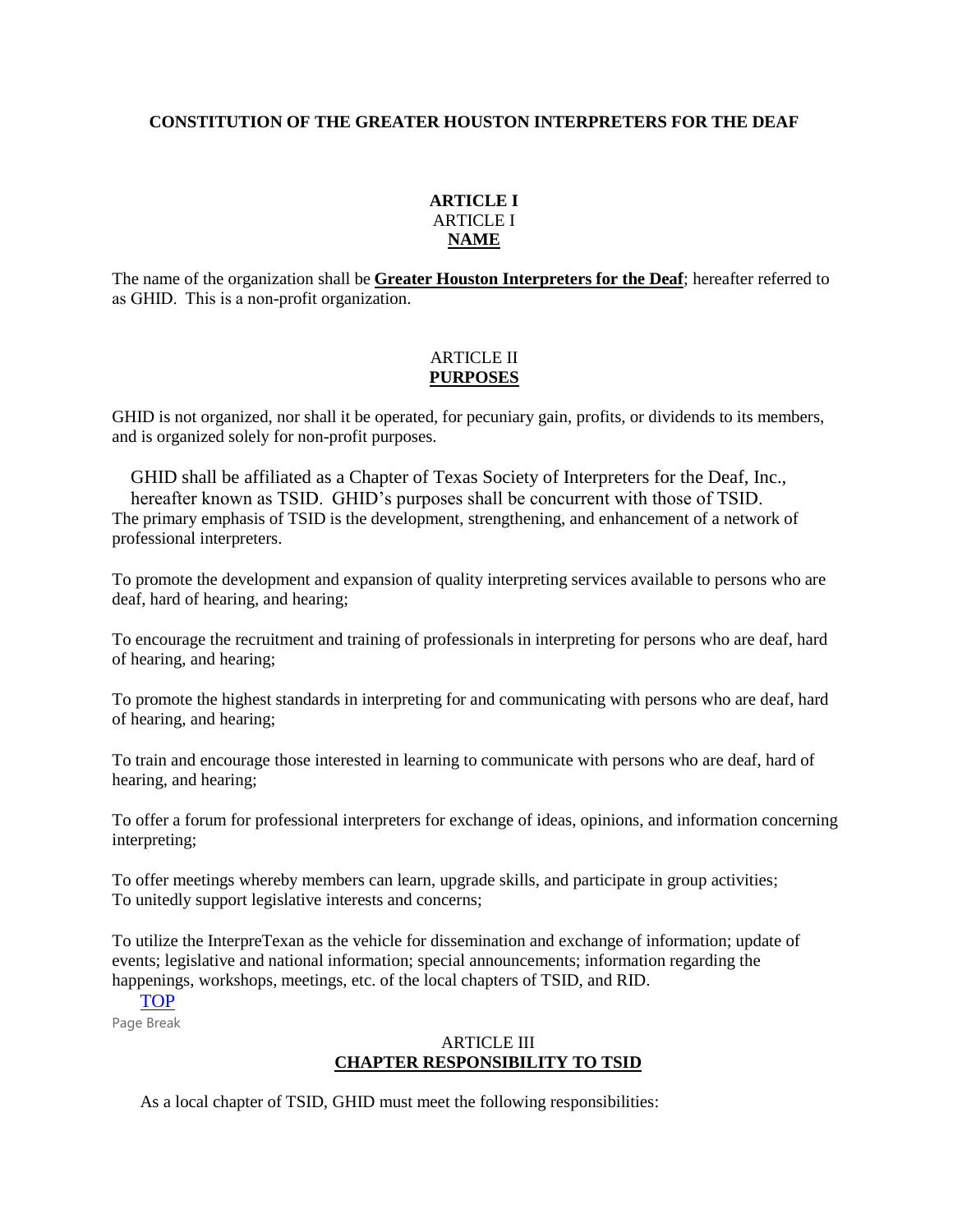- 1        Adopt and follow the Local Chapter Constitution of TSID, or become in compliance with and follow the Local Chapter Constitution of TSID.
- 2        Participate in governing TSID by sending a voting representative to at least two (2) official meetings of the TSID board each year;
- 3        Coordinate local arrangements and/or support services for any professional development or classification of activities requested from TSID;
- 4        Contribute to the TSID communication network by listing activities and workshops open to the TSID General Membership with the Editor of the *InterpreTexan* for statewide dissemination.
- 5    File a written Chapter Report and a Financial Report at each Annual Conference.

## [TOP](http://www.ghid.tsid.org/Resources/Documents/GHIDConstitution.htm)

#### ARTICLE IV **MEMBERSHIP**

GHID shall consist of Certified, Associate, and Student members; and may also consist of Honorary, and/or Lifetime Members.

#### ARTICLE V **MEETINGS**

General meetings of GHID shall be held a minimum of three (3) times a calendar year.  Executive Board meetings shall be held at least four (4) times a calendar year.  Dates of these meetings shall be determined by the Executive Board.

#### ARTICLE VI **EXECUTIVE BOARD**

The Executive Board shall govern GHID and shall consist of the following officers: President, First Vice-President, Second Vice-President (hereafter referred to as Vice-Presidents), Secretary, Treasurer, , Professional Development Chairperson, Communication Chair and other Committeee Chairs. and GHID's Representative to the TSID's Executive Board.  [At the discretion of GHID's membership, GHID's Executive Board may be expanded to include other members.]

#### ARTICLE VII **COMMITTEES**

GHID shall have as standing committees: Nomination Committee, Audit Committee, Scholarship Committee and other ad hoc committees as needed.  [The Executive Board and/or the President shall determine the need for and the size of ad hoc Committees.]  The President and/or the Executive Board shall appoint the Chairperson of each committee.

## ARTICLE VIII **DISSOLUTION OF GHID**